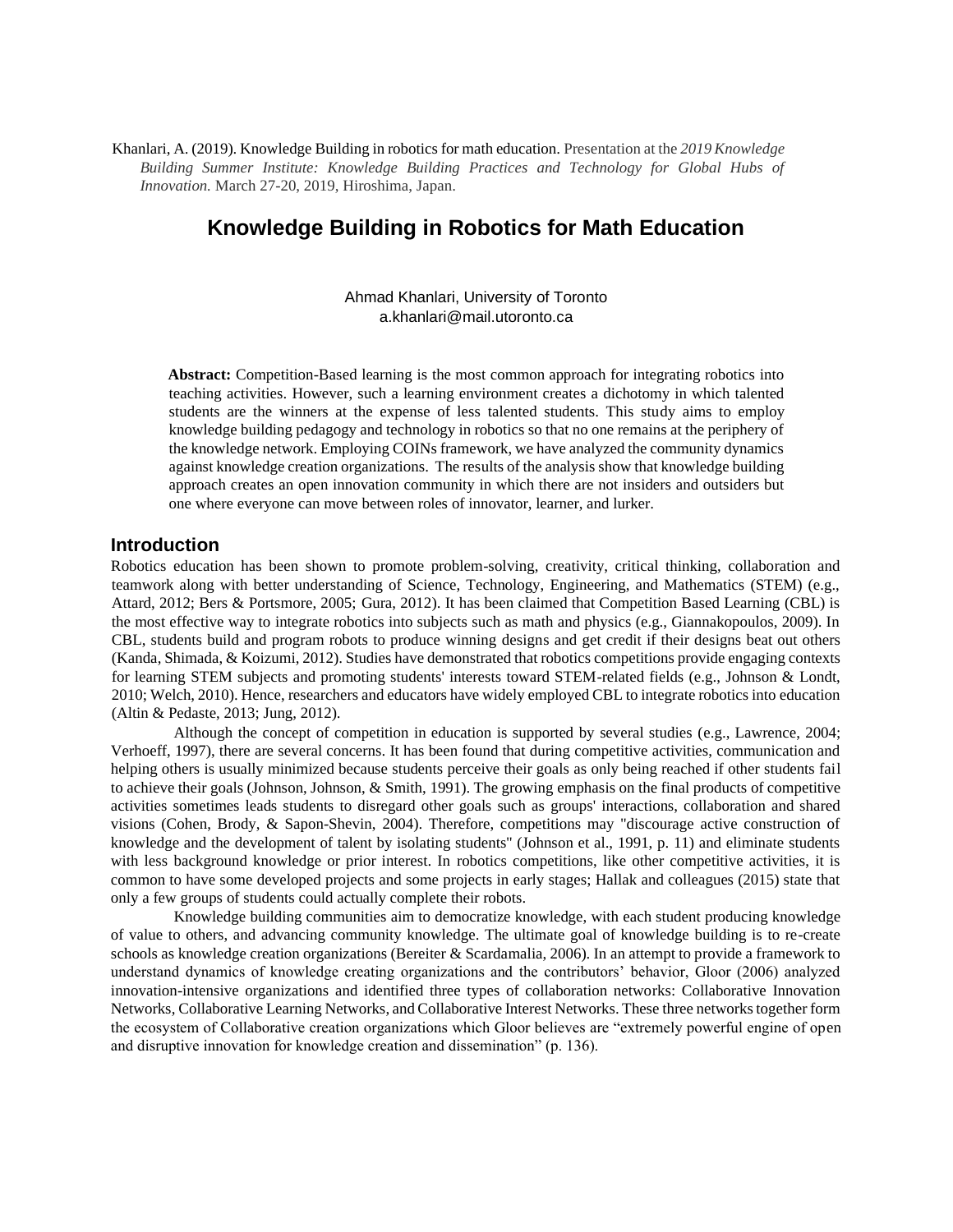## Collaborative Innovation Network (COIN)

A COIN is formed by the most dedicated, self-organized and intrinsically self-motivated people who have a collective vision. Although a COIN has the smallest number of members compare to other two networks, it forms the core of a knowledge creation organization. Members in this network share ideas, information, and work to achieve the common goal. The members of the COIN share "the same 'genes'" (Gloor, 2006, p. 22), because their main goal is to create innovative things, and they do their best to succeed and spread the innovation. However, it is worth noting that more than one COIN will be formed in a knowledge network, due to advancements in knowledge of people who are not members of the existing COIN. However, membership in COINs is fluid; founding members may leave the COINs due to changes in their interest.

### Collaborative Learning Network (CLN)

Once a COIN is formed to create innovative ideas, other people join the community to discuss the new ideas emerging, to share common interest and common knowledge, to learn about the purpose or the applications of the proposed ideas, and to collaboratively work to develop ideas (DiMaggio, Gloor, & Passiante, 2009; Gloor, 2006). The members of this network include people who may lack the skill, time, or interest to join the COIN, but are interested in discussing the ideas emerging and the knowledge being shared (Gloor, 2006). The members of this network are "well networked into the core group [COIN]," and are instrumental in recruiting new core team members (Gloor, 2006, p. 146).

### Collaborative Interest Network (CIN)

This network is formed by people with similar interests who typically "do little actual work together in a virtual team" (Gloor, 2006, p. 127). The members of this network are people who are fascinated by the core team and are connected to one or two members of the COIN as well as some members of the CLN. However, these lurkers at the periphery are "the agents of knowledge dissemination, spreading the seeds of acceptance for the new product" (Gloor, 2006, p. 188).

Each of these three networks is embedded in the subsequent, larger community. The COIN is the smallest community which is the heart of this set of concentric communities, while the CIN is the largest and outermost community. As stated by Gloor, innovations can inspire the peripheral networks, resulting in forming new COINs. During this process, a COIN attracts some peripheral people. These people at the periphery may not be necessarily interested in becoming the core COIN members, so the COIN will be expanded into a large CLN over time. Later, some people at the periphery of the CLN who are fascinated by the new innovations will expand the CLN into a CIN. However, the process does not come to an end; rather, new innovative ideas arise among members of the CIN, and a new COIN will be formed by the most dedicated members of the CIN. Gloor argued that the process of community growth and segmentation is the "incubator for new innovations," and the "major vehicle for the dissemination of innovation" (Gloor, 2006, p. 131).

Although Gloor has focused on adults working in innovation-intensive organizations, it offers an analytic framework that addresses concerns important in education at all levels. The goal of Knowledge Building is to re-create schools as knowledge creation organizations. This study aims to evaluate knowledge building classes against knowledge-creation organization criteria and to employ knowledge building pedagogy and technology in robotics, as a contrast to competition-based learning. The flow of ideas inward and outward in the network structure and the movement of individuals between circles is the focus of my research. Therefore, the research question to be addressed is: Whether the knowledge creation organizations patterns can be found in education settings?

### **Theoretical framework**

Scardamalia (2002) and Scardamalia and Bereiter (2006) presented 12 principles that describe Knowledge Building as a principle-based pedagogy and that are set forth to make knowledge creation more accessible to teachers and students. These 12 principles frame Knowledge Building as an idea-centered pedagogy with students as epistemic agents, creating knowledge through engaging in complex socio-cognitive interactions in which students create *community knowledge.* Knowledge Building emphasizes *community* and *collective responsibility for knowledge advancement*. In such a community, students are encouraged to advance community knowledge through participation in *progressive discourse* (Beretier, 1994; Bereiter & Scardamalia, 1993) and contribute to the community knowledge and a shared knowledge objective (Bereiter, Scardamalia, Cassells, & Hewitt, 1997). In essence, in Knowledge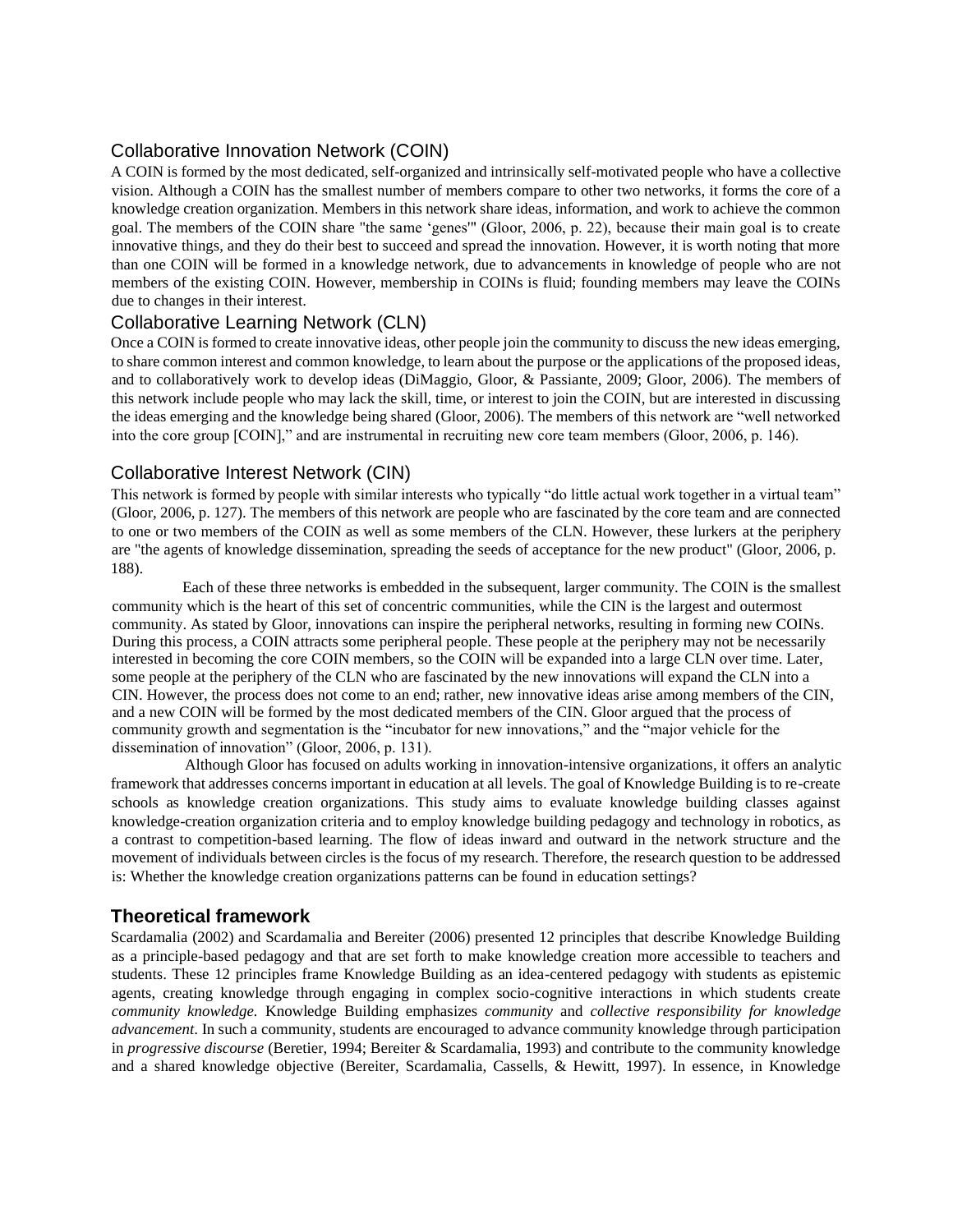Building, knowledge is viewed as a social product with students taking collective responsibility for the state of public knowledge and continual idea improvement (Bereiter, 2002; Scardamalia, 2002). From a Knowledge Building perspective, the community succeeds through the distribution of group effort across all members; ideas should be made available to the community as publicly accessible artifacts that can be discussed, interconnected, revised, and superseded (Scardamalia & Bereiter, 2003). Individual interests and expertise are complemented by those of the community as each tries to achieve both individual and community goals (Amar, 2002).

The exponential growth of Web 2.0 applications has facilitated the formation of collaborative networks. The most widely recommended environment to support Knowledge Building and create collaborative networks in education settings is Knowledge Forum®—a web-based discourse medium specifically designed to support production and refinement of community knowledge to support effective action through social interaction. Knowledge Forum with its specific design provides opportunities for students to act as knowledge workers in an open space (Scardamalia, 2004) and is used in this study to establish COINs.

#### **Method**

This study explores work in mathematics (e.g., proportion, area, distance, length) using robotics and employing Knowledge Building pedagogy and technology in a Grade 5 class of 23 students. Students were asked to design a robot to deliver food, medicine, and water to refugees living in an imaginary refugee camp, designed by themselves. The students were expected to consider different mathematical concerns, including the area of the camp, the number of tents, the number of refugees in each tent, the pathways, the size and capacity of the robot, etc. They used Knowledge Forum to share their ideas, ask questions, and discuss their problems with all other students in the community. A total number of 229 notes have been posted by students over the course of two months (96 notes in the first month and 133 notes in the second month).

To address the research question, we employed social network analysis to analyze students' collaboration patterns according to knowledge creation organizations dynamics and explore whether students form the three networks identified by Gloor (2006) and whether students move from one network to the other networks. For this part, the notes posted by students in Knowledge Forum are collected and analyzed to determine who communicated with whom. SNA is employed to analyze students' interactions based on the innovation network framework (Gloor, 2006), and to identify different types of collaborative networks (i.e., COINs, CLNs, CINs) based on network parameters. The measures used in this study are betweenness centrality and density. Network density is defined as the ratio of the actual number of communication connections to the maximum potential communication connections (Degenne & Forsé, 1999). Density can be an indicator of initiating and spreading ideas; if the structure of a network allows ideas to spread, the information cascades can occur; otherwise, they cannot (Watts & Dodds, 2007). Betweenness centrality is a measure to identify the informational bridges who can control access to knowledge and can influence the direction of the discourse (Scott, 1991). As Gloor (2006) described, a central cluster in the network with high density and low group betweenness centrality forms a COIN. On the other hand, CLNs and CINs have higher group betweenness centrality and lower density, because "external members are connected only to core team members but not among themselves" (Gloor, 2006, p. 150). These parameters, along with other statistic measures like note writing are used to identify who the members of the COIN, CLN, and CIN are.

#### **Data Analysis**

Using Gephi, a Social Network Analysis tool, we have mapped the network of contributors in month 1 and month 2.

#### Month 1

Figure 1 shows students contribution network in the first month. According to Gloor (2006), a highly connected cluster of people is a strong indicator of the emergence of an innovation team. Considering this criterion, and according to Figure 1, the following students are the potential COIN members: Alt, Tho, Ash, Ang, and Ryd.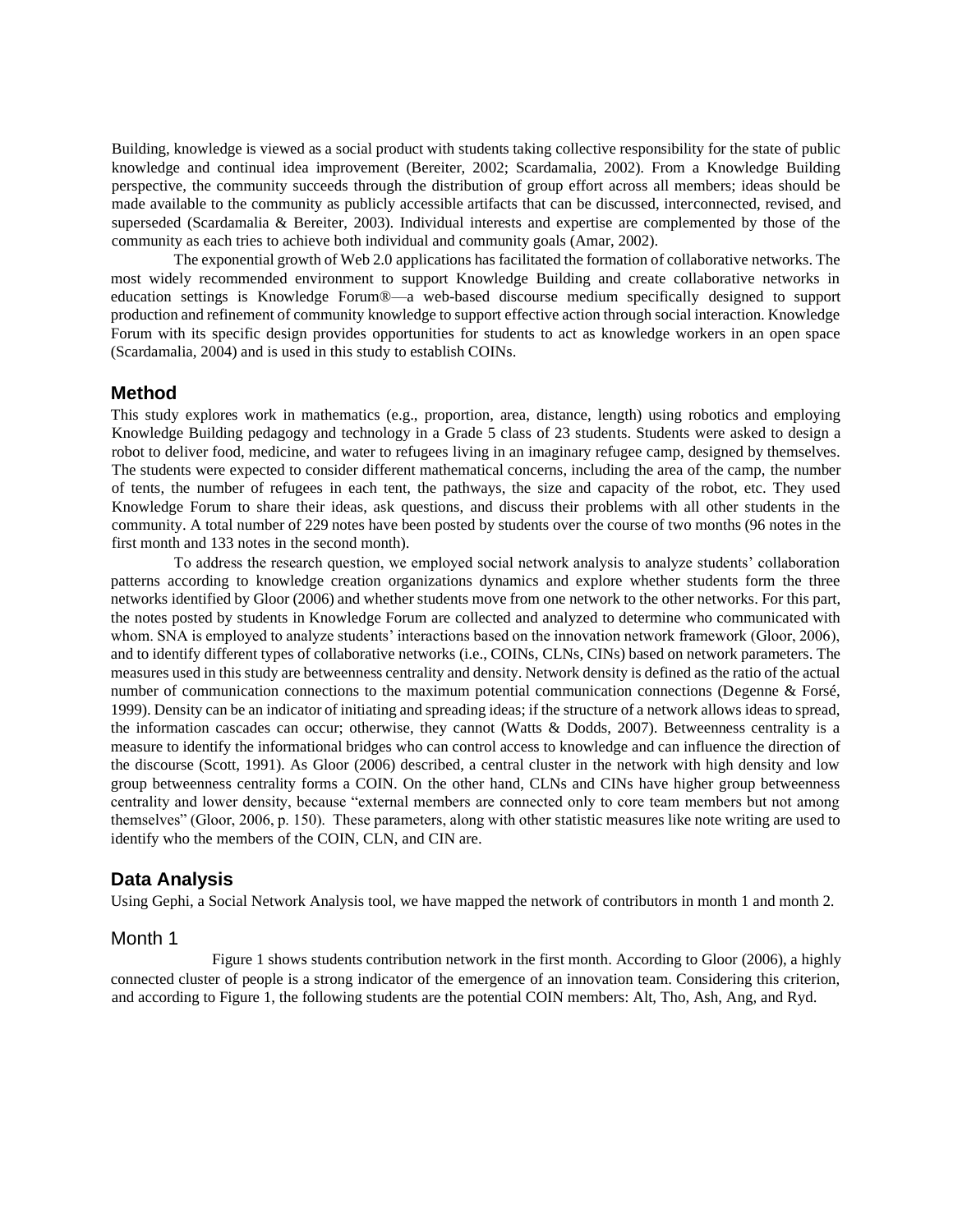

Figure 1. The network of the writers in the first month



Figure 2. The COIN network

To verify the COIN members have been correctly identified, Gloor suggested conducting a social network analysis. According to Gloor, a COIN network has a high group density and low group betweenness centrality. We have conducted the social network analysis using Gephi and calculated the group density. To calculate the group betweenness centrality, we use Freeman's index for quantifying the overall level of betweenness in a set of actors BCgroup. According to Freeman's index, the group betweenness centrality can be calculated using the following equation:

$$
BC_{\#\$\% @'} = \frac{\sum_{i=1}^{g} [BC_{*} - BC_{i}]}{(N-1)}
$$
 Eq. 1

Where BC\* is the largest realized normalized actor betweenness index of the set of actors and N is the number of nodes in the network. Table 1 shows the density and betweenness centrality measures for the whole network, COIN network, and CLN/CIN network. As can be seen in Table 1, the identified COIN network has the lowest group betweenness centrality and the highest group density, which shows the COIN and CLN/CIN networks have been correctly identified.

Table 1. Density and group betweenness centrality of the networks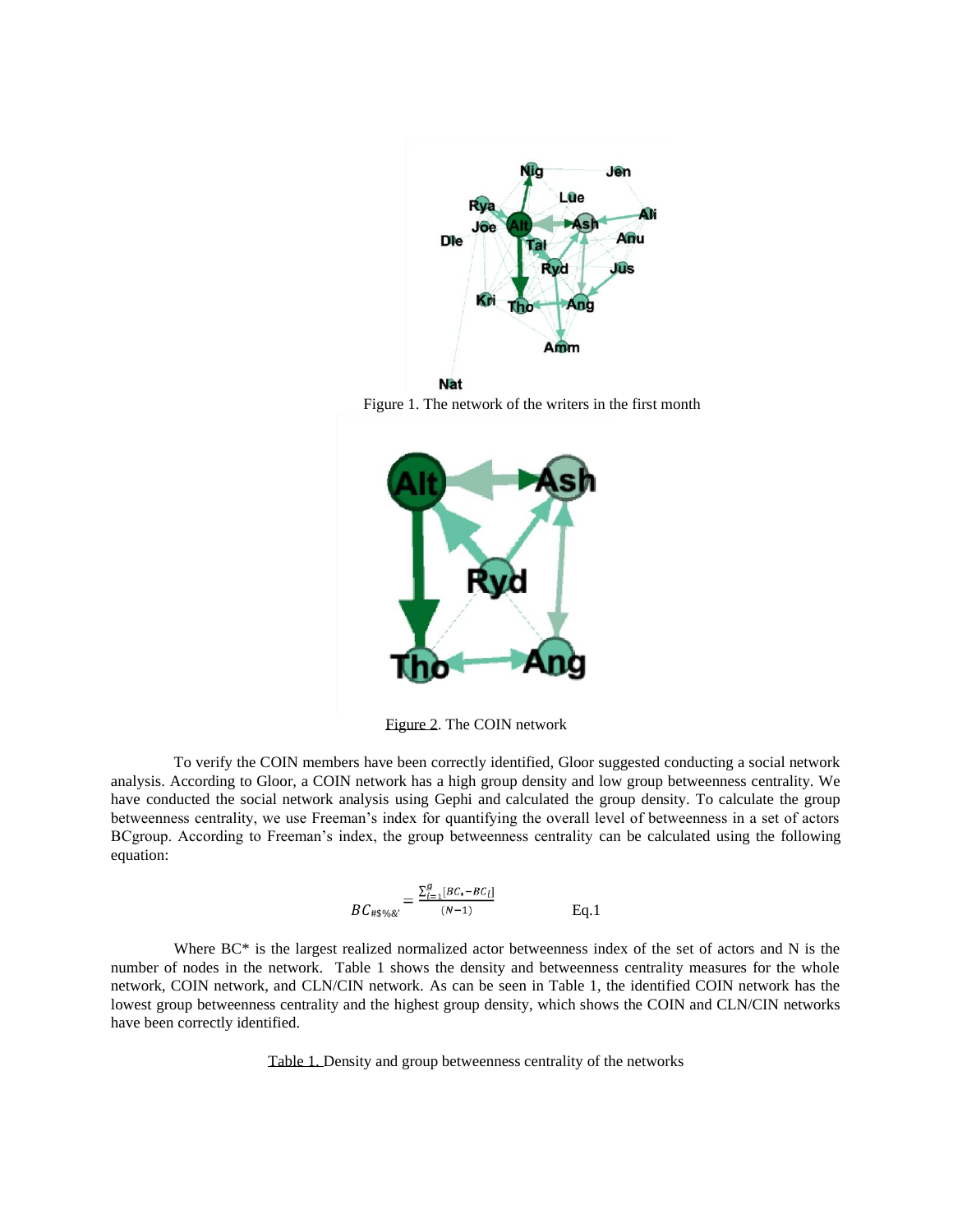| <b>Network</b> | <b>Density</b> | <b>GBC</b> |
|----------------|----------------|------------|
| Whole network  | 0.163          |            |
| <b>COIN</b>    | 0.55           | 0.03168158 |
| <b>CLN/CIN</b> | 0.086          | 0.16391732 |

Figure 3 shows the people who form the CLN and CIN.





As stated by Gloor (2006), the CLN members -like experts- actively share knowledge. On the other hand, while a minority of people in a CIN share knowledge, the majority of them are silent knowledge seekers (lurkers) who do not usually contribute any content (Gloor, 2006). Therefore, students who have posted a reasonable number of notes (i.e., above the average) form the CLN. To identify the members of each CLN and CIN, the log data are used (Figure 5.14 and 5.15). As can be seen in Figure 4, Rya, Kri, Ali, Amm, Nig, Tal, Anu, and Lue have posted notes more than the average number of notes posted by the CLN and CIN members. Therefore, they form a CLN network, while other students form a CIN network.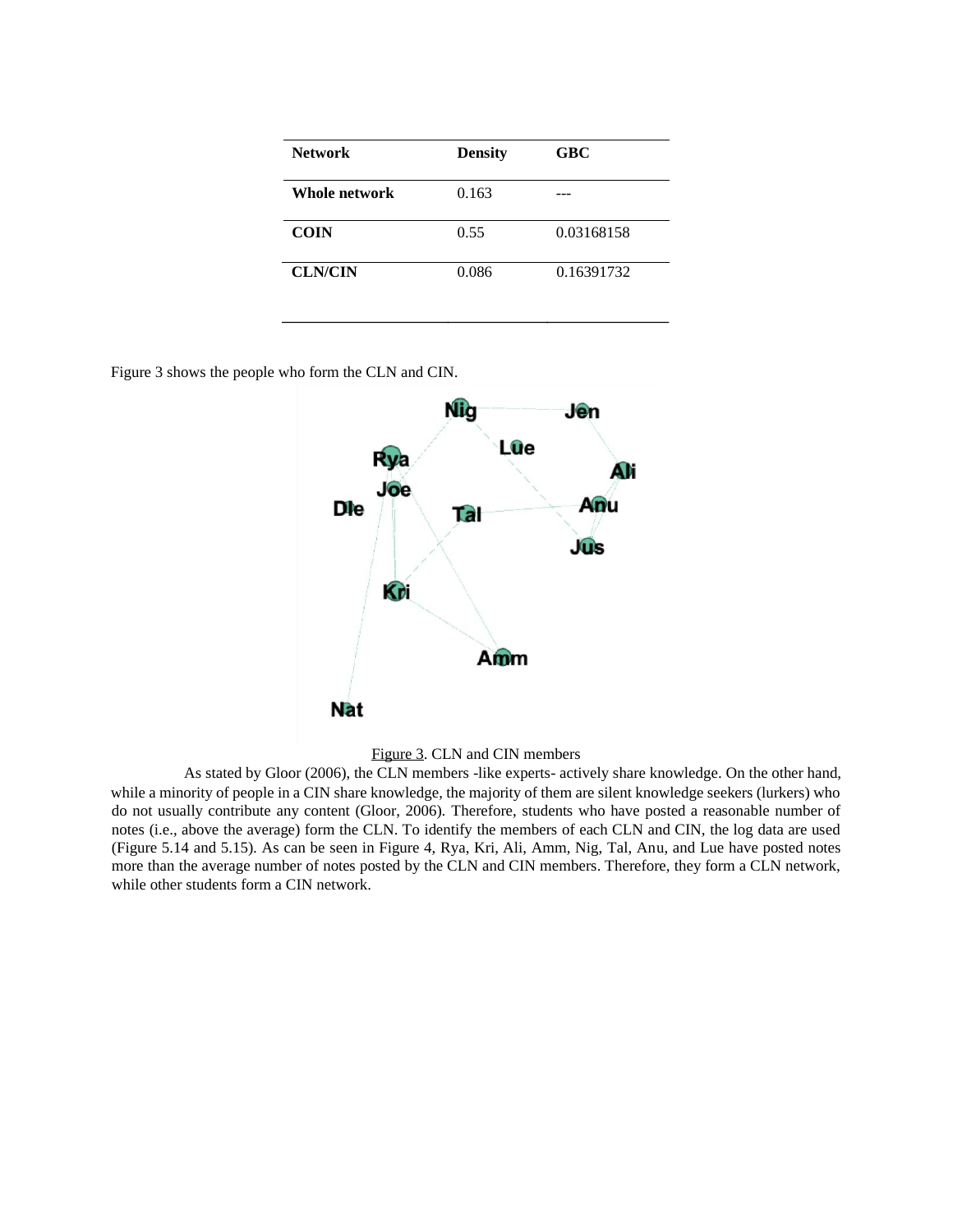

Figure 4. The number of notes created by the CLN and CIN members

#### Month 2

We have followed the same procedure to identify COIN, CLN, and CIN in the second month. Figure 5 shows the network of the contributions. As it is evident in Figure 5, Alt, Rya, Kri, Amm, and Ash form a central dense cluster. Therefore, they potentially can form the COIN network.



Figure 5. The network of the writers in the second month

We analyzed this subgroup and calculated the graph density and the group betweenness centrality of each network (i.e., COIN and CLN/CIN). Table 2 shows the results of this analysis.

| <b>Network</b> | <b>Density</b> | <b>GBC</b>  |
|----------------|----------------|-------------|
|                |                |             |
| Whole network  | 0.278          |             |
|                |                |             |
| <b>COIN</b>    | 0.65           | 0.0310125   |
|                |                |             |
| <b>CLN/CIN</b> | 0.077          | 0.189827056 |
|                |                |             |

Table 2. Density and group betweenness centrality of the networks

As Table 2. shows, the identified COIN has the highest density and the lowest group betweenness centrality,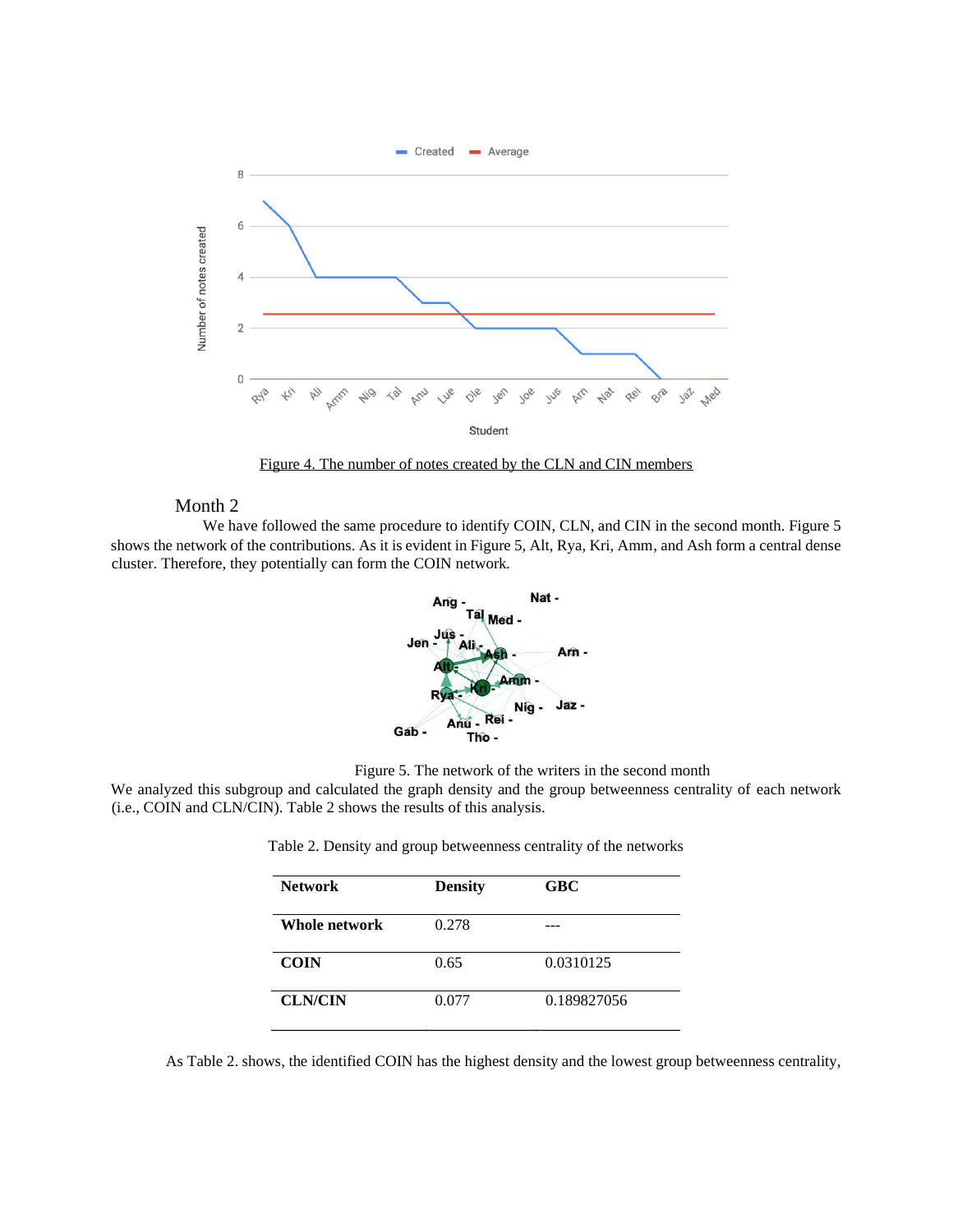which confirms the COIN networks has been correctly identified. Also, the CLN/CIN network has the lowest density and the highest group betweenness centrality, showing that they form the CLN/CIN network.

To identify the members of the CLN and CIN, as stated before, the log data are used. Using the writing note logs data (Figure 6), it is evident that Anu, Ali, Arn, Jus, Rei, Gab, Nig, Tal, and Tho posted notes more than the average number of notes posted by all the CLN/CIN members. Therefore, these students are considered as the CLN members. As a result, the remaining students are the members of the CIN network.



Figure 6. The number of notes created by the CLN and CIN members

Comparing the COIN members of the two formed COINs, it is evident that over time, students moved from one network to the other network. In the first view, Alt, Tho, Ash, Ang, and Ryd formed the COIN network as they are highly connected to each other. However, in the second view, Amm, Kri, Rya, Alt, and Ash formed the COIN network. Therefore, Rya, Amm and Kri have joined the initial COIN team; These students were initially members of the CLN. However, Ryd, Tho and Ang have moved to other networks. Moreover, while Jen, Dle, Joe, Nat, Bra, Jaz, and Med remained at the CIN network, Jus, Arn, and Rei moved from the CIN to the CLN network.

### **Discussion and conclusion**

This study was the first attempt to analyze knowledge building environments in education settings against innovation network (COIN) criteria. The results of the study confirm the formation of COINs which are, according to Gloor, the "most productive engines of innovation ever" (p. 10). They provide opportunities for any organization to become a more creative, productive, and efficient organization. The results also confirm the existence of CLNs and CINs in knowledge building communities and the movement of individuals between networks, with lurkers at one point becoming learners and key innovators at another. This finding is in line with Lave and Wenger (1991)'s description of *Legitimate Peripheral Participation (LPP)* in CoP theory. As Lave and Wenger stated, learning in a CoP is like an apprenticeship model, called *LPP*, in which newcomers enter the community from the periphery and move toward the center as they become more and more knowledgeable. The results provide a framework for knowledge building researchers and teachers to examine if the work students are doing is a genuine knowledge building work; if the teachers and the researchers find these patterns, it is a genuine knowledge building work; otherwise, it is not.

The movement of the individuals from the CIN and CLN to the COIN network indicates that employing knowledge building in robotics can provide opportunities for students to learn from the talented students, improve their knowledge, and become innovators in their community. In fact, while competition-based learning in robotics results in having some students at the periphery of the knowledge network, knowledge building in robotics results in improving students' knowledge and providing opportunities for them to move to the center of the knowledge network and become innovators.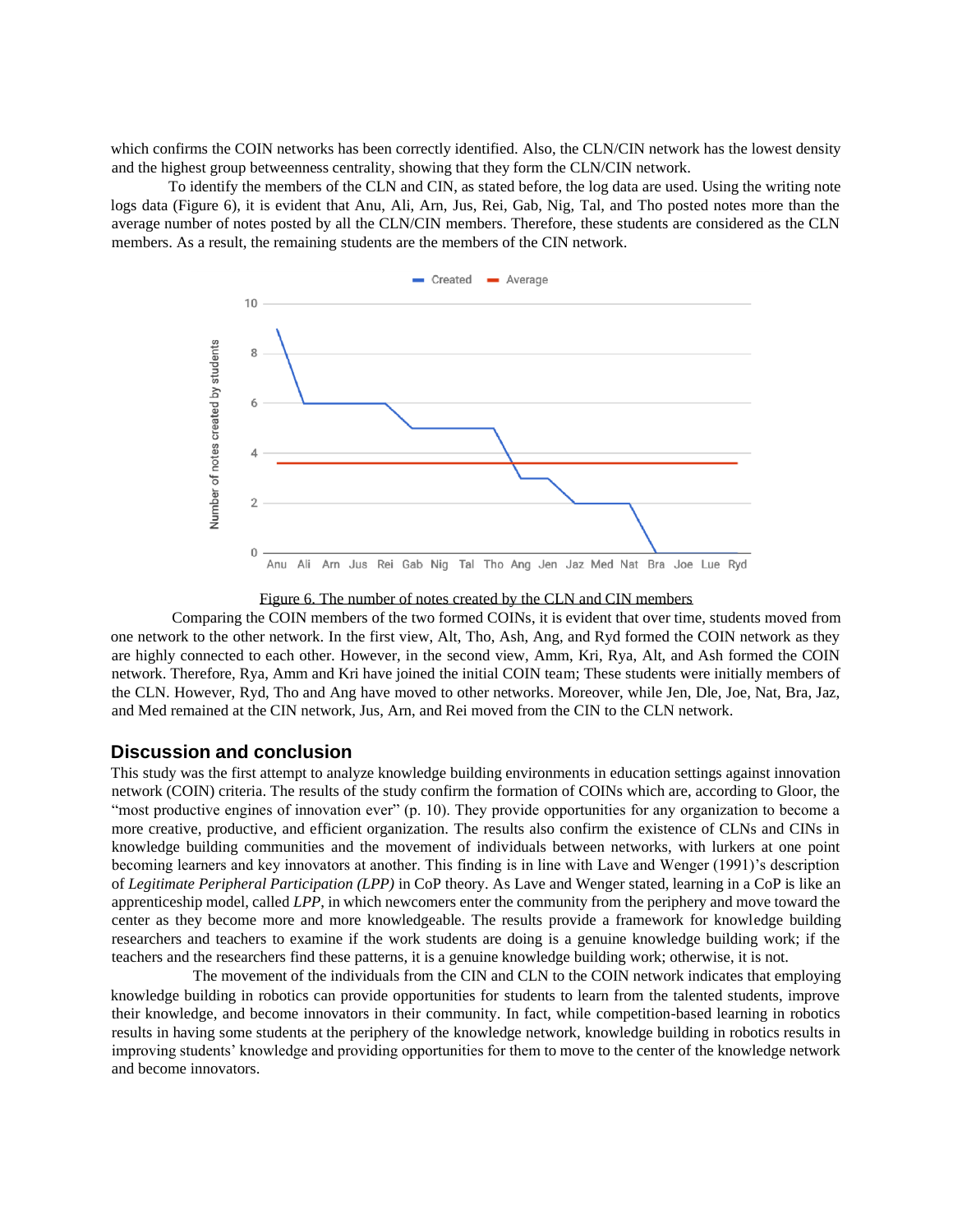As stated by Gloor, not only the networks can be extended, but also innovation dissemination follows the ripple effect rule; innovations ripple from the most innovative network (COIN) to the next two larger circles, until they reach the rest of the virtual -and finally the real- world (Gloor, 2006). In this study, the social network analysis confirmed the network expansions, which can be an indicator of innovation dissemination. However, for the future direction, we plan to conduct a lexical analysis and examine whether the knowledge and innovation rippled from the COIN to the other networks.

#### **References**

- Altin, H., & Pedaste, M. (2012). Learning approaches to applying robotics in science education. *Journal of Baltic Science Education, 12*(3), 365–377.
- Amar, A. D. (2002). *Managing knowledge workers: Unleashing innovation and productivity*. Westport, CT: Quorum Books.
- Attard, C. (2012). Teaching with technology: Exploring the use of robotics to teach mathematics. *Australian Primary Mathematics Classroom, 17*(2), 31-32.
- Bereiter, C. (1994). Implications of postmodernism for science, or, science as progressive discourse. *Educational Psychologist, 29*(1), 3-12.
- Bereiter, C. (2002). *Education and mind in the knowledge age*. Mahwah, NJ: Erlbaum.
- Bereiter, C., & Scardamalia, M. (1993). *Surpassing ourselves: an inquiry into the nature and implications of expertise*. Chicago: Open Court.
- Bereiter, C., & Scardamalia, M. (2006). Education for the knowledge age. In P. A. Alexander & P. H.Winne (Eds.), *Handbook of educational psychology* (2nd ed., pp. 695–713). Mahwah, NJ: Lawrence Erlbaum.
- Bereiter, C., Scardamalia, M., Cassells, C., & Hewitt, J. (1997). Postmodernism, knowledge building, and elementary science. *The Elementary School Journal, 97*(4), 329.
- Bers, M., & Portsmore, M. (2005). Teaching partnerships: early childhood and engineering students teaching math and science through robotics. *Journal of Science Education and Technology*, *14*(1), 59–74.
- Cohen, E.G., Brody, C., & Sapon-Shevin, M. (Eds.) (2004). *Teaching cooperative learning: The challenge for teacher education*. Albany, NY: Suny Press.
- Degenne, A., & Forsé, M. (1999). *Introducing social networks (A. Borges, Trans.)*. London: SAGE Publications.
- DiMaggio, M., Gloor, P., & Passiante, G. (2009). Collaborative innovation networks, virtual communities, and geographical clustering. *International Journal of Innovation and Regional Development, 1*(4), 387–404.
- Giannakopoulos, N. (2009, September). *Experiences from WRO 2009 competition and verifications about the robotics incorporation in the school.* Paper presented at the Lessons Learnt from the TERECoP Project and New Pathways into Educational Robotics across Europe, Athens, Greece.
- Gloor, P. (2006). *Swarm creativity: Competitive advantage through collaborative innovation networks.* NY: Oxford University Press.
- Gura, M. (2012). Lego robotics: STEM sport of the mind. *Learning and Leading with Technology, 40*(1)*,* 12- 16.
- Hallak, F., Armoni, M., & Ben-Ari, M. (2015). The effectiveness of robotics competitions on students' learning of computer science. *Olympiads in Informatics, 9*, 89–112.
- Johnson, D., Johnson, R., & Smith, K. (1991). *Active learning: Cooperation in the college classroom*. Edina, MN: Interaction.
- Johnson, R. T., & Londt, S. E. (2010). Robotics competitions: The choice is up to you! *Techdirections, 69*(6), 16-20.
- Jung, S. (2012). Experiences in developing an experimental robotics course program for undergraduate education. *IEEE Trans Educ, 56*, 129–136.
- Kanda, T., Shimada, M., & Koizumi, S. (2012). Children learning with a social robot. In the *Proceedings of the 7th annual ACM/IEEE International Conference on Human-Robot Interaction* (pp. 351–358). ACM, New York: NY.
- Lave, J., &Wenger, E. (1991). *Situated learning: Legitimate peripheral participation*. Cambridge University Press.
- Lawrence, R. (2004). Teaching data structures using competitive games. *IEEE Transactions on Education, 47*(4), 459466.